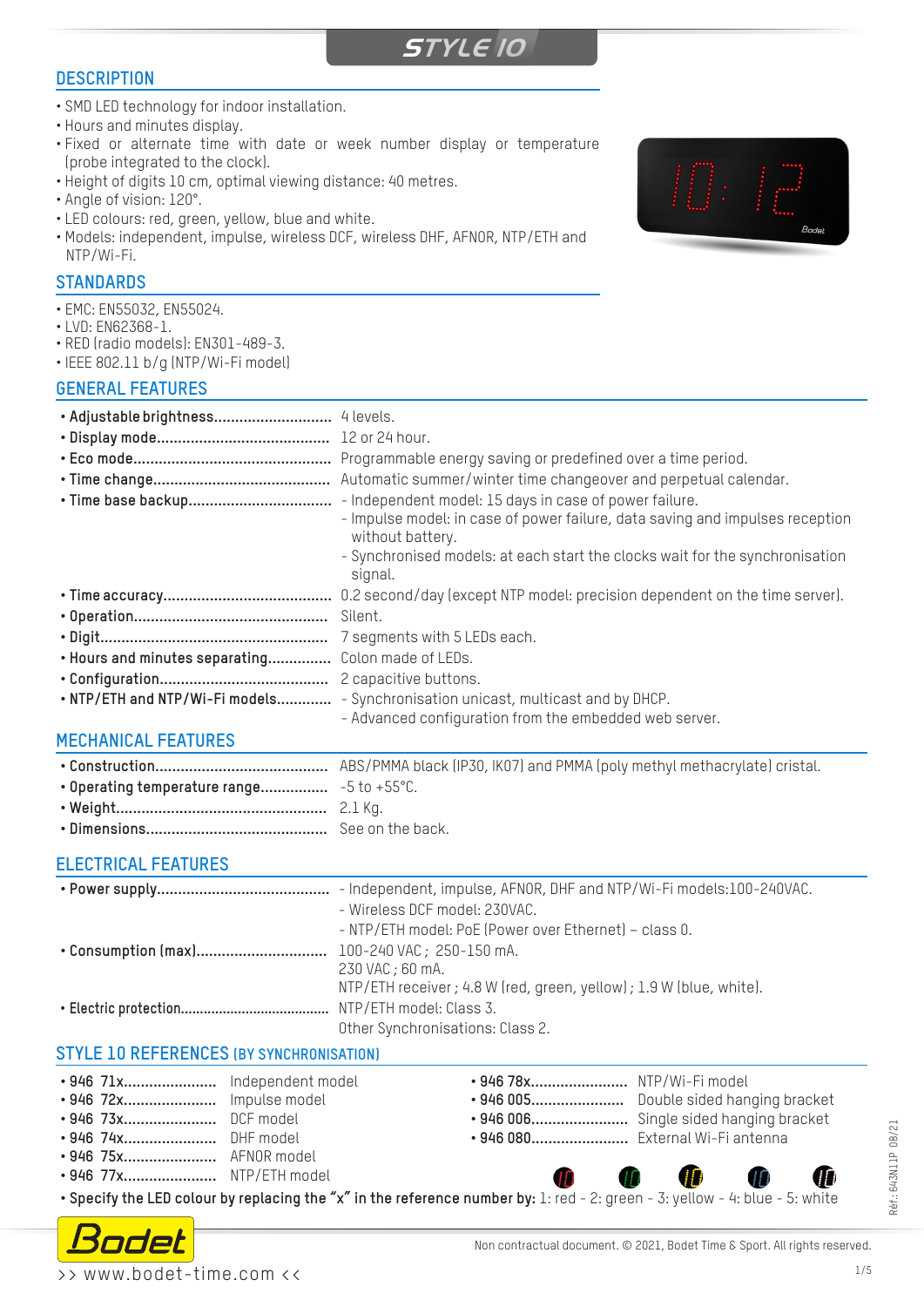## **WALL MOUNTING**

Dimensions in mm



# **MOUNTING ON HANGING BRACKET**

• The hanging bracket makes possible to hang the clock from the ceiling or from the wall.

Dimensions in mm

- Construction: Steel.
- Colour: Black.





Non contractual document. © 2021, Bodet Time & Sport. All rights reserved.

Réf.: 643N11P 08/21

Réf.: 643N11P 08/21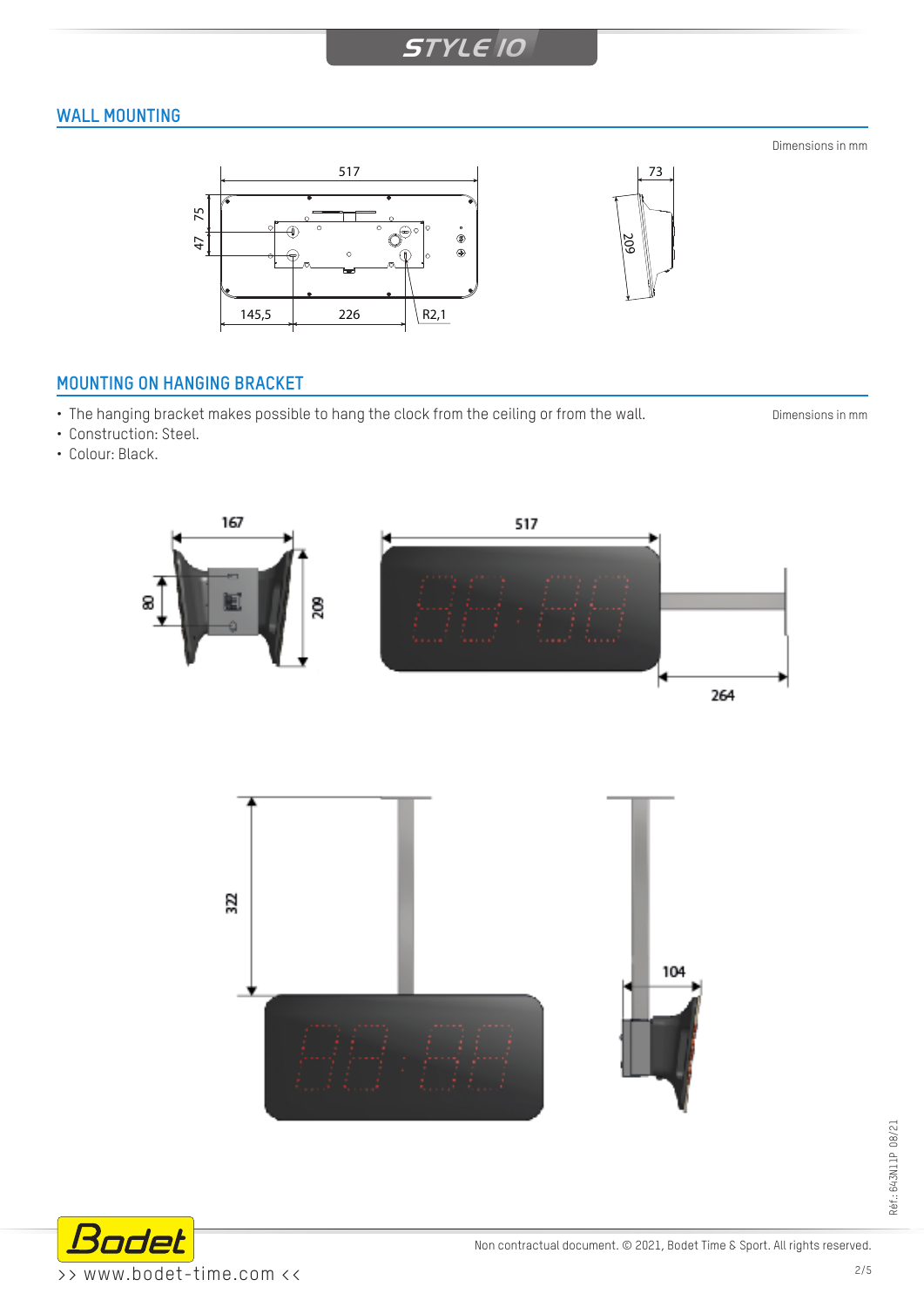### **DESCRIPTION**

- Style 10 flush mounting indoor digital clock having the same electronics and the same operation than the normal version except for the temperature. However the mecanics are different to allow for flush mounting in a wall.
- LED colour: red.
- Models: independent, impulse, wireless DHF\*, AFNOR and NTP/ETH.

#### **GENERAL FEATURES**

• Same as Style 10 normal version (see page 1).

#### **MECHANICAL FEATURES**

- **• Construction.........................................** Black steel (IP30, IK07) and PMMA (poly methyl methacrylate) cristal.
- **• Operating temperature range................** 0 to +50°C.
- **• Weight...................................................** 1.220 kg (NTP : 1.180 kg).
- **• Dimensions............................................** See next page.

#### **ELECTRICAL FEATURES**

• Same as Style 10 normal version (see page 1).

#### **STYLE RECESSED 10 REFERENCES (BY SYNCHRONISATION)**

- **• 946 711 F...............................................** Independent model
- **• 946 721 F...............................................** Impulse model
- **• 946 741 F...............................................** DHF model\*
- **• 946 751 F...............................................** AFNOR model
- **• 946 771 F...............................................** NTP/ETH model
- **• 946 017.................................................** Back cover for flush mounting

*\* Flush mounting is possible but not in metallic partition or equivalent which would perturb the reception of radio signal.*



Réf.: 643N11P 08/21

Réf.: 643N11P 08/21

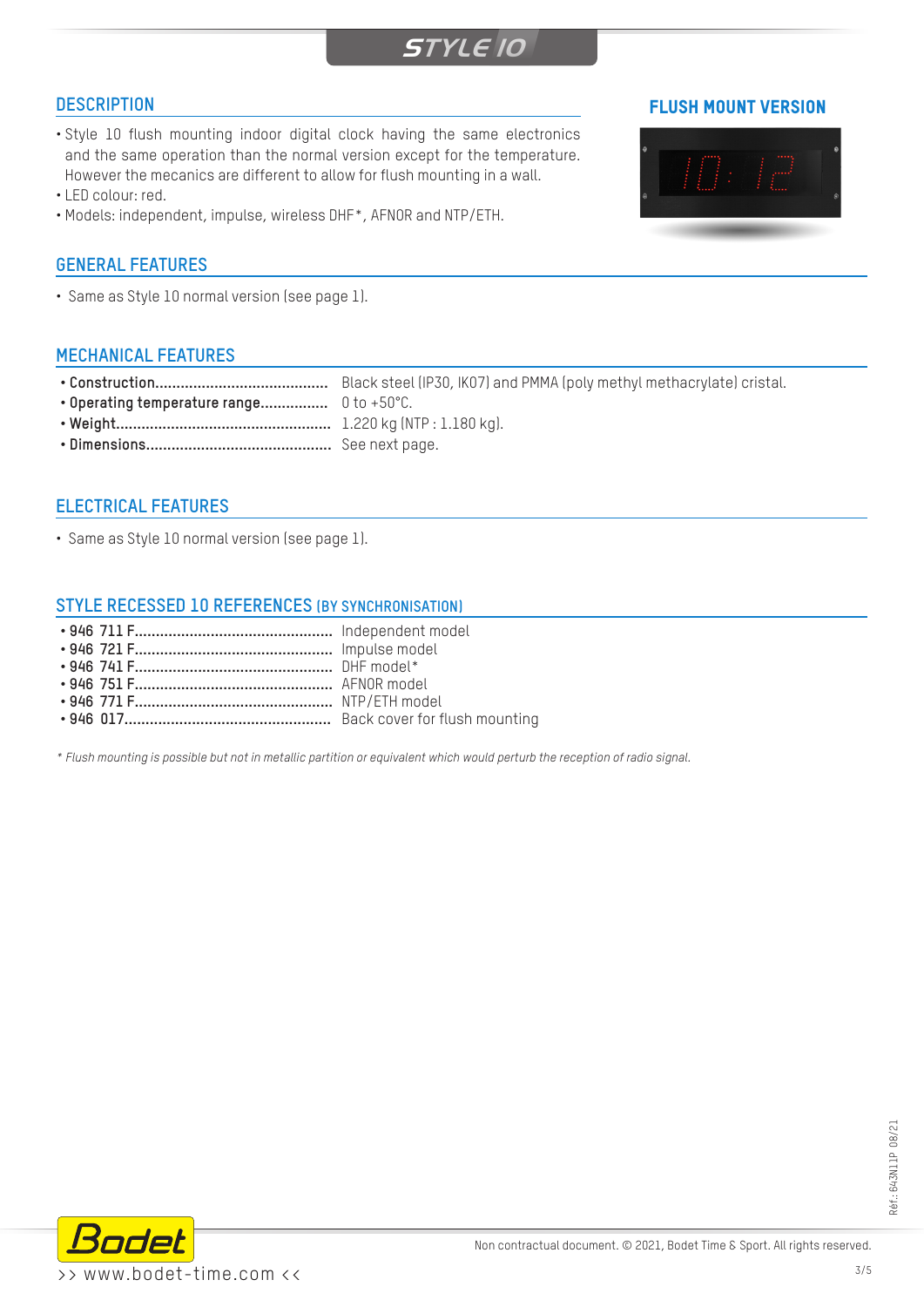## **DIMENSIONS**

**Clock**

Dimensions in mm





**Size**





**Flush mounting back cover**







Non contractual document. © 2021, Bodet Time & Sport. All rights reserved.